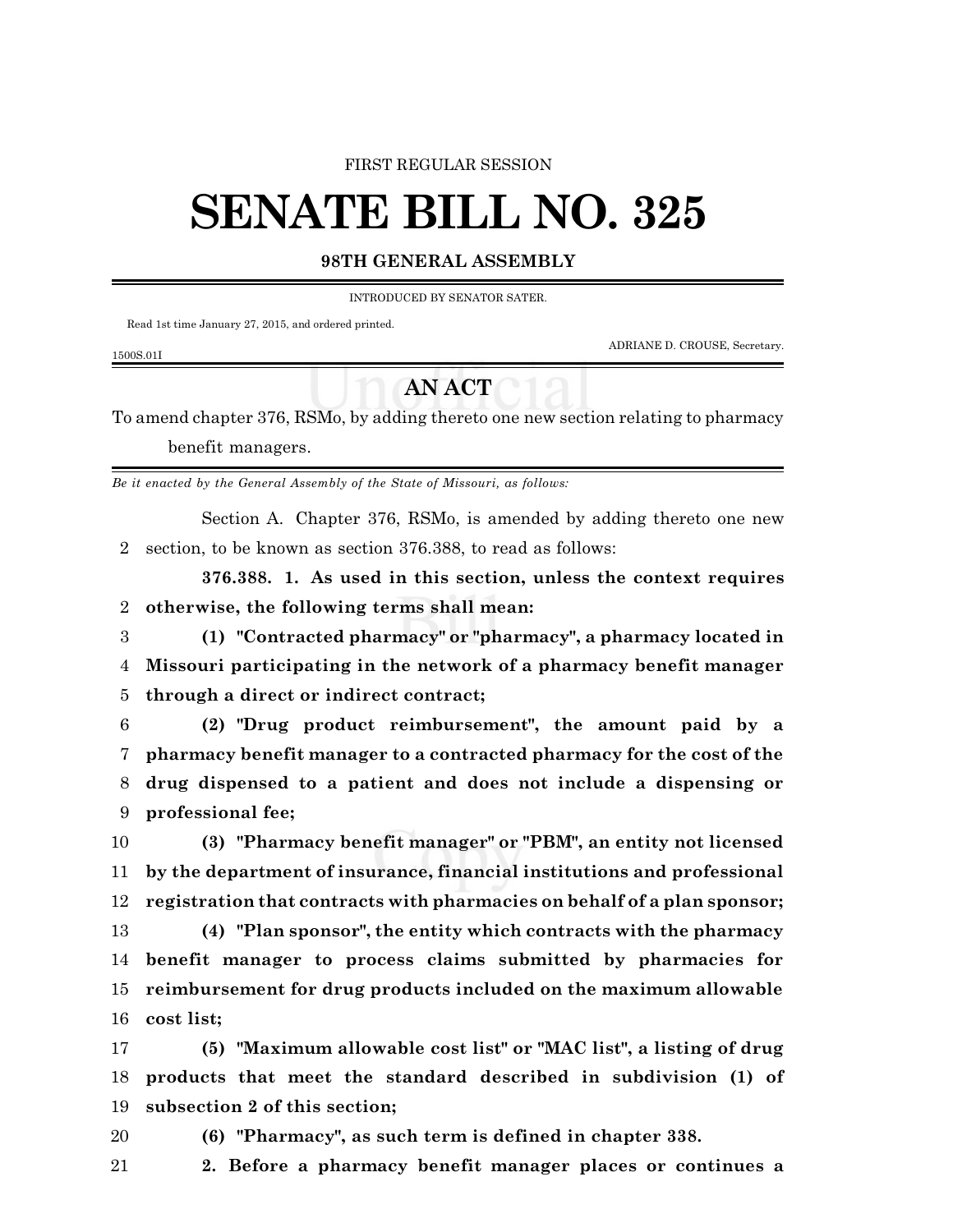**particular drug on a maximum allowable cost list, the drug:**

 **(1) Shall be listed as therapeutically equivalent and pharmaceutically equivalent in the United States Food and Drug Administration's most recent version of the "Orange Book" or its successor and eligible to be substituted by a pharmacist under section 338.056;**

 **(2) Shall be available for purchase by a pharmacy, contracted with the PBM, in the state from national or regional wholesalers operating in Missouri; and**

**(3) Shall not be obsolete or only temporarily available.**

 **3. For every drug for which the PBM establishes a maximum allowable cost to determine the drug product reimbursement, the PBM shall:**

 **(1) Make available to a contracted pharmacy the drug products subject to the MAC list and the actual maximum allowable cost for each drug;**

 **(2) Provide to each pharmacy, with a contract with a PBM, subject to the MAC list access to current date of service MAC list;**

 **(3) Provide an appeal procedure as described in subsection 4 of this section to allow pharmacies to challenge maximum allowable costs for a specific drug or drugs as:**

**(a) Not meeting the requirements of this section; or**

 **(b) Being below the cost at which the pharmacy may obtain the drug.**

 **4. A PBM shall provide a reasonable process to appeal the maximum allowable cost amount which shall include the following provisions:**

 **(1) The right to appeal shall be limited to thirty days following the initial claim;**

 **(2) The appeal process and decision notification by the PBM shall not exceed a ten-day period;**

 **(3) If the appeal is denied, the PBM shall provide the reason for the denial and identify the eleven digit national drug code of a drug product that may be purchased in accordance with this act.**

 **5. If a determination is made based on an appeal under subsection 4 of this section that an additional reimbursement for a drug product is required, then such amount shall be paid to the**